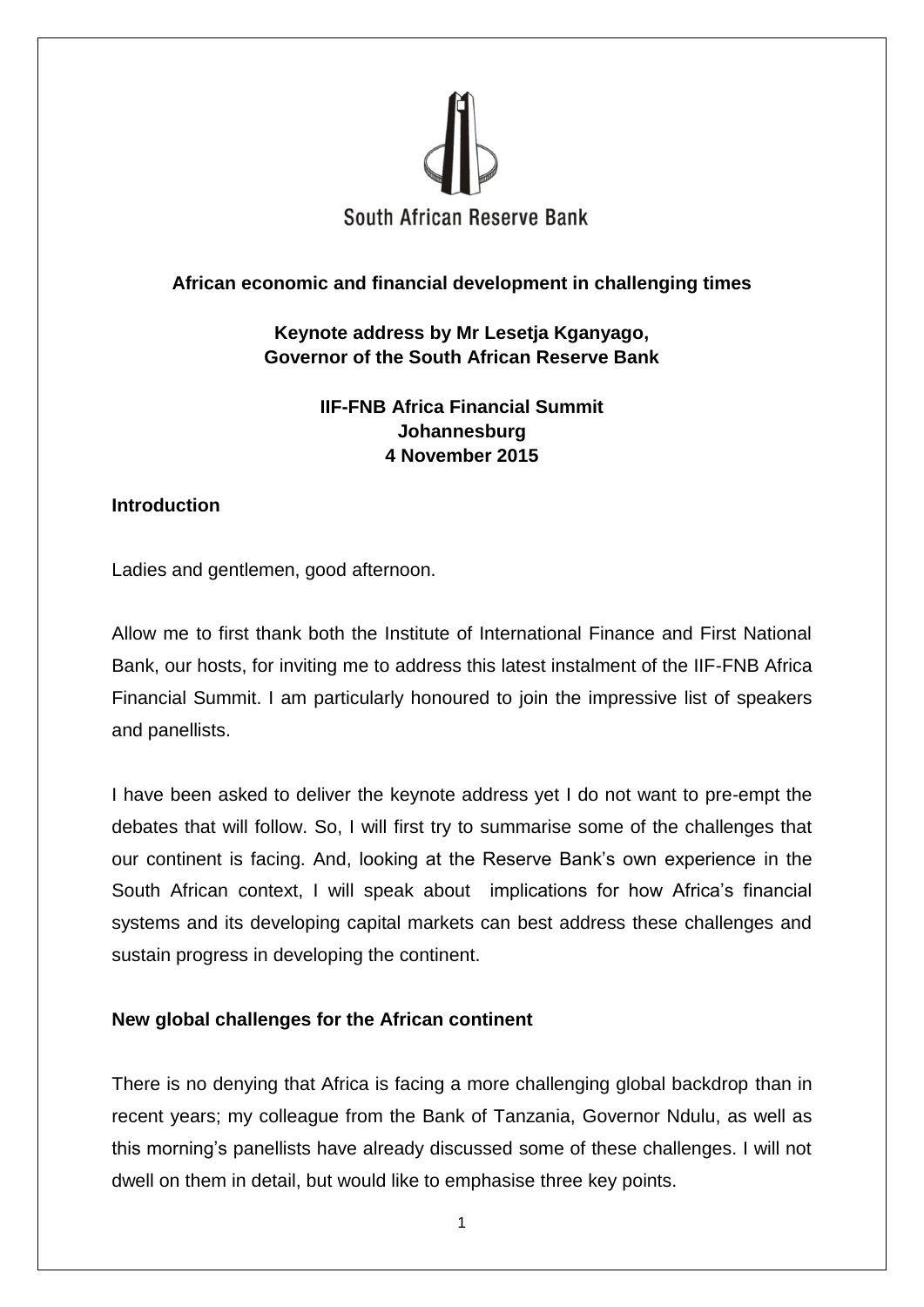First, global growth again is disappointing. We heard last month how forecasters at the International Monetary Fund, or IMF, again downgraded their outlook for world economic growth: it is expected to reach 3,1 per cent this year, down from the 3,8 per cent expected a year ago. This decrease in expected growth is in keeping with the times, but it raises the concern about whether the weak growth is structural. Earlier this year, the IMF highlighted how medium-term growth expectations (five years ahead) had been steadily revised down since 2010, in both advanced and emerging economies.<sup>1</sup>

The fact that potential growth rates are falling makes explicit our global problem and the apparent inability of the world's economy to fully recover from the global financial crisis of 2008. Rather, over the years, the crisis seems to have 'morphed' from one of real-estate bubbles and lax underwriting standards, mostly in the US, to one of unsustainable debt burdens in the periphery of the eurozone, and now to one of excess corporate leverage and deteriorating macroeconomic conditions in several regions of the emerging world. Policy responses appear uncoordinated between regions, addressing some immediate problems but also fuelling imbalances and exposing policy contradictions elsewhere.

Looking at the mix of slowing growth and high private-sector leverage in emerging Asia, in particular China, some observers wonder whether the world may face a repeat of the 1997-98 Asian crisis. Such concerns may prove excessive: in contrast to 1997, Asian sovereigns are financially more solid, with stronger reserve buffers and – a point I will return to later – more flexible exchange rates, which have limited the build-up of external imbalances. Nonetheless, the era of lofty growth rates in Asia, driven by the fast expansion of China's industrial sector, is most probably over – and this is a factor that African countries will have to take into account as their terms of trade weaken and export volumes decline.

My second key point relates to the first, insofar as it deals with the outlook for commodity prices. When expressed in inflation-adjusted terms, the composite indices of commodity prices (like the Reuters-CRB index) are back to levels seen in

**.** 

<sup>1</sup> International Monetary Fund, 'Where are we headed? Perspectives on potential output', *World Economic Outlook*, Washington DC: International Monetary Fund, April 2015.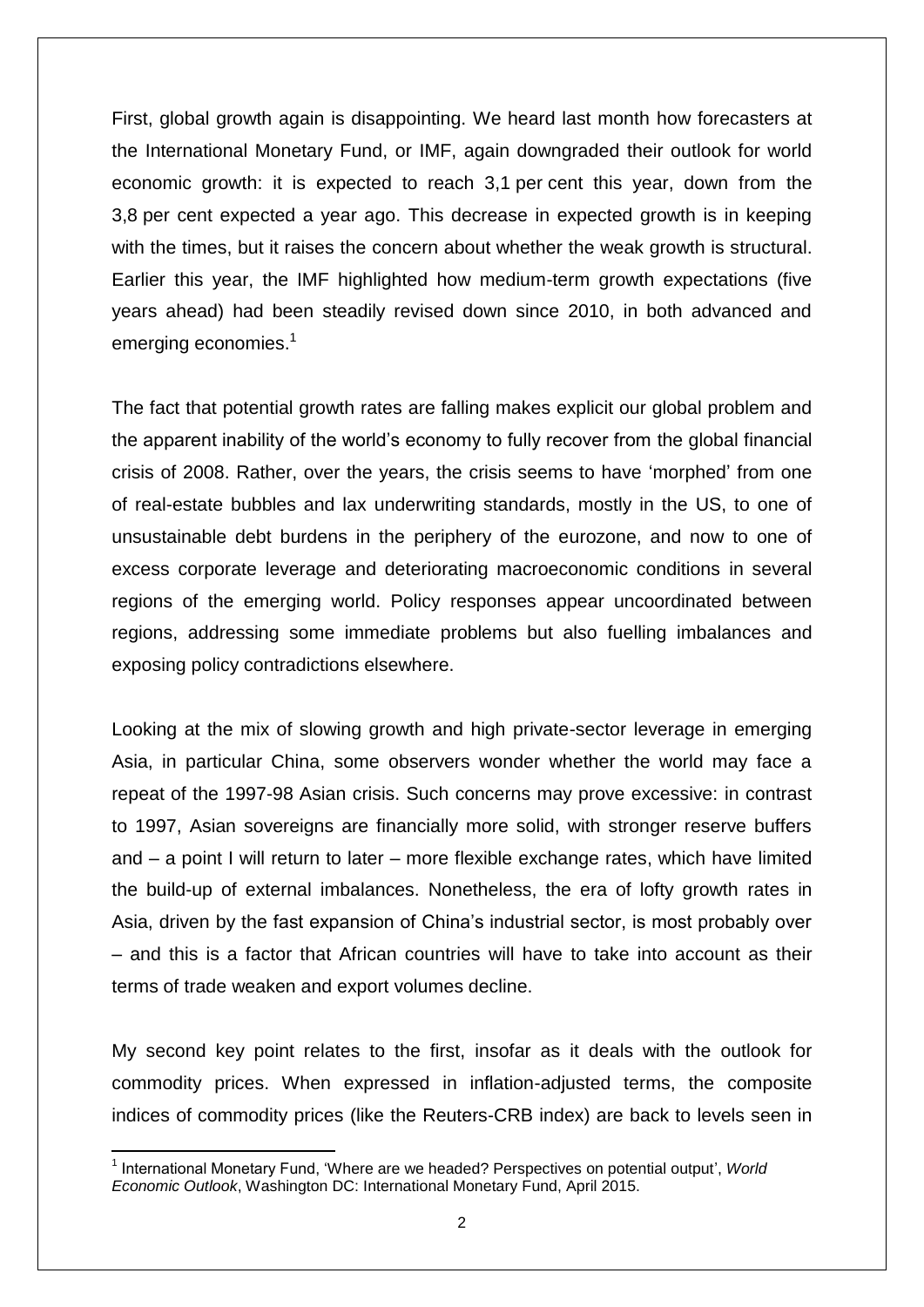the early 2000s, providing evidence – in case there was still doubt over the matter – that the commodity 'super-cycle' of the last decade has by now truly reversed.

It is likely true that other factors have exacerbated the decline in commodity prices: the rise in supply and financial factors, including the strength of the US dollar. However, a central driver of that decline has been the slowdown in demand from key marginal importers, the largest being China. It seems sensible to me to take at face value the Chinese authorities' aim to rebalance their economy away from investment, and for that reason it would be unwise for African commodity exporters to bank on a strong price rebound in coming years.

Finally, I would like to emphasise the potential challenges arising from the eventual normalization of monetary policy in the US. We know the debate remains open as to when this normalization will actually start and that the forecasts are for a gradual normalization. However, I fear we have been lulled into complacency by the years of abundant liquidity and a 'search for yield'. Even a gradual unwinding of easy financing conditions will create greater competition for funds globally. The timing is not good. Sub-Saharan African countries have increased their funding needs by and large, and the potential for needs to increase is high as countries try to sustain spending even as growth, terms of trade and financing costs deteriorate.

South Africa has not been immune to these challenges. With world demand sluggish and commodity prices declining, we have seen a loss of 9 per cent in our terms of trade between the third quarter of 2011 and the second quarter of 2015. The currentaccount deficit widened to as high as 5,8 per cent of GDP in 2013. And, while we saw a significant narrowing since (to as low as 3,1 per cent of GDP in the second quarter of this year), the Reserve Bank still expects a fairly large external shortfall in the next two years, worth close to 4,5 per cent of GDP. Net direct investment flows not far from zero, the country remains highly reliant on net portfolio inflows for the smooth financing of that deficit. Our statistics show a continued solid net portfolio inflow in the first half of the year, but JSE data paint a more challenging picture in the past two or three months, coinciding with renewed downward pressure on the currency.

3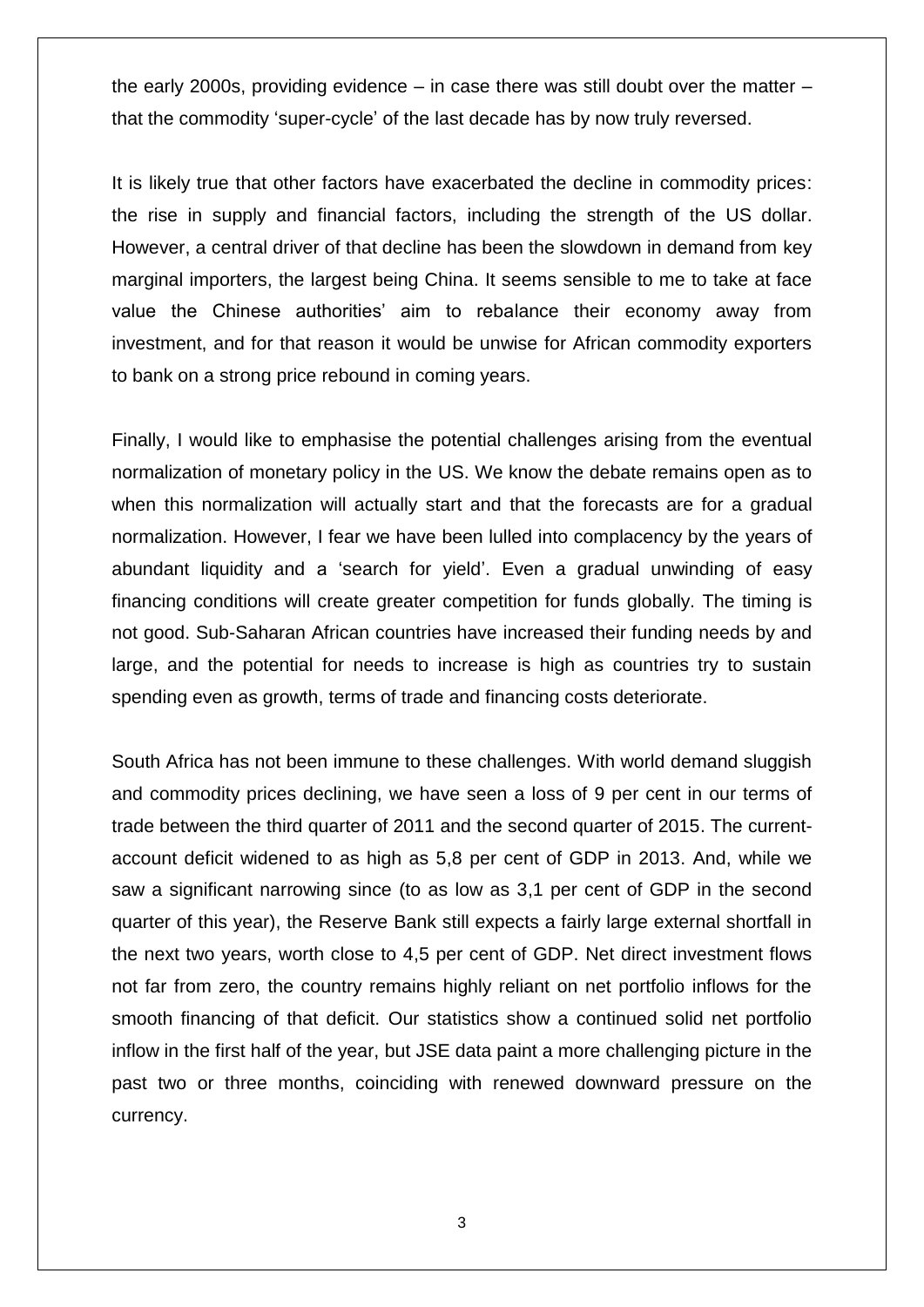#### **Currency implications and how to deal with them**

Downward pressure on the rand, as on many other emerging and African currencies, should not come as a surprise. When portfolio flows dry up (or reverse), the ex ante financing of large current-account deficits becomes problematic. What is more of a debating point, however, is *how* to deal with such currency depreciation.

Back in the 1990s, many emerging countries opted for more or less stringent systems of fixed exchange rates (crawling pegs, hard pegs, currency boards), generally in the hope that such systems would help to get rid of perennial high inflation, bolster international policy credibility, and provide a strong basis for increased foreign investment flows. At first, fixed exchange rate systems did bring about some decline in inflation. However, they equally allowed the build-up of imbalances as they prevented the adjustment of relative prices to terms of trade, external demand shocks, and different productivity growth rates. In addition, they encouraged speculative, 'hot money' inflows which aimed to benefit from positive interest rate differentials while the fixed exchange rate held. Eventually, as the experience of the 1997-98 Asian crisis or the 2001 Argentinian default showed, most peg regimes had to be abandoned before policy credibility was restored – though not without a significant rundown of official reserves, a severe inflationary shock, and a need for painful austerity measures.

While we never had a formal fixed exchange rate regime, South Africa experienced some version of these problems in the early years of our new democratic dispensation. As South Africa reintegrated into the world economy, with import tariffs and capital controls significantly reduced, the prices of our major commodity exports declined, resulting in intense downward pressure on the real exchange rate of the rand. With inflation volatile and still high, the Reserve Bank intervened to stem the depreciation of the currency. But these attempts resulted in the country running a large net open forward position in US dollars – the same development that had triggered large-scale economic and financial turmoil in some Asian countries in 1997. It was only when South Africa moved to an inflation-targeting regime in 2000 and let the market determine the value of the currency relative to macroeconomic fundamentals that the sustained downward pressure on the currency eased. The contradiction between policy effort and macroeconomic fundamentals was removed,

4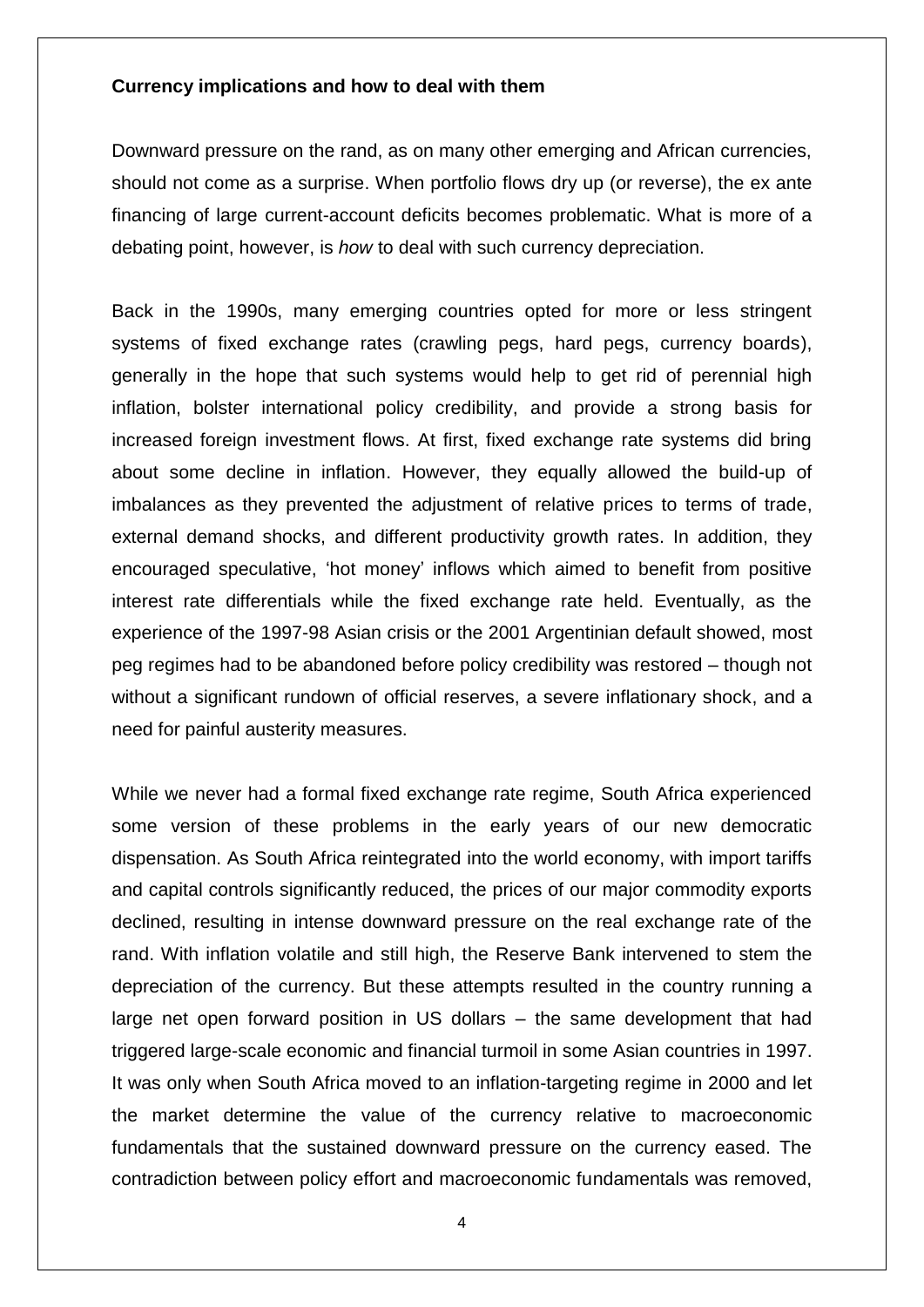and slowly these also started to improve. Gradually but steadily, inflation moved downwards. Inflation expectations became more stable. And the Reserve Bank was able to wind down its forward position and rebuild a proper reserve buffer.

Currency depreciation has always been trickier for economies that are more dependent on few export lines and require greater currency stability to keep inflation in check. For this reason, historically, many economies in Africa used currency pegs of one sort or another. Many have now moved away from that approach, opening up a channel that might help to address external shocks. With commodity prices falling, sub-Saharan African economies face a potential worsening of their internal relative price balance between tradables and non-tradables.<sup>2</sup> Assuming that inflation falls with declining export prices, moderate currency depreciation will help economies to rebalance and resume growth. Where inflation is persistent and economic growth weak, however, currency depreciation can exacerbate the stagflation and has less clear policy implications. It seems sensible to allow floating currencies to absorb external shocks, to maintain policy stances that do not worsen imbalances, and to move towards the microeconomic reforms and network infrastructures needed to help export diversification and sustain investment by the private sector generally.

### **The experience of the Reserve Bank and reserves management**

The depreciation of South Africa's currency has been in line with that of commodity exporters and other emerging markets, and substantial. So far this year, the rand has depreciated by 16 per cent against the US dollar. While the pass-through of such depreciation has been more muted than in previous cycles due to weak economic growth and moderate food price inflation, the Reserve Bank has nonetheless been closely monitoring any second-round effects from that depreciation. Aware of the risk that already-high inflation expectations are moving higher and of the overall loose stance of monetary policy, the Bank has raised interest rates by a cumulative 100 basis points since January 2014. The stance supports the economy while mitigating the risk of higher inflation. This represents a welcome contrast to the pre-inflation-targeting era when policy was tightened (by

 2 The International Monetary Fund (IMF) has recently projected that the region's terms of trade will drop by about 14 per cent in 2015.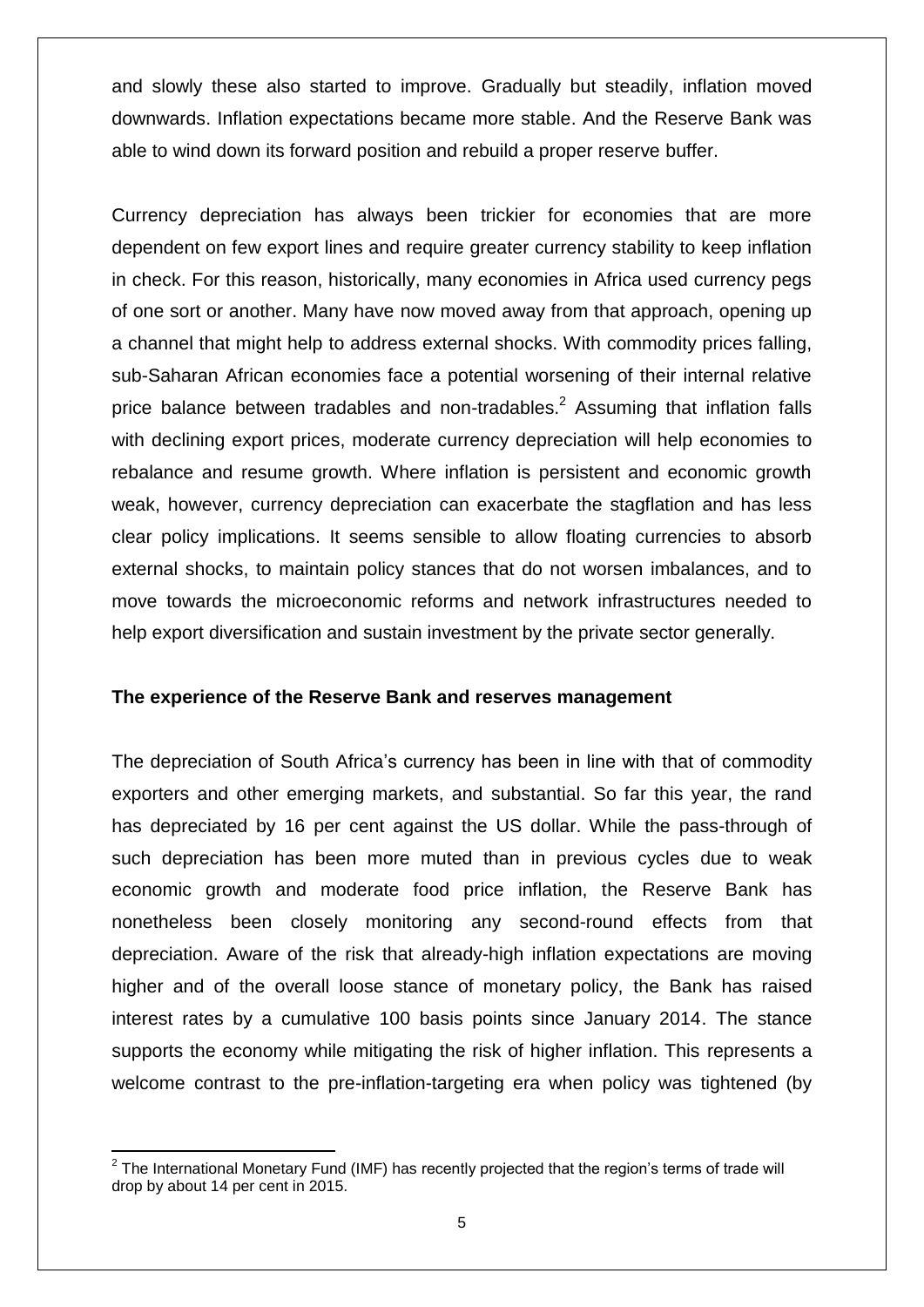690 basis points) and large US-dollar liabilities built up in an effort to more directly target a sharply weaker exchange rate.

Our approach to the currency has been qualitatively different. In agreement with National Treasury, we unwound US-dollar liabilities and built a positive reserve position over time, with the objective of bolstering the national balance sheet and ex ante reducing the risk of financial and/or liquidity crises. Our official reserves remain rather low by most metrics and by overall emerging-market standards.

For African countries now facing lower commodity prices and a more challenging global financial environment, the quality of a nation's external balance sheet seems of paramount importance. African central banks have slowly rebuilt reserve buffers over the last few years, but they remain relatively low by overall emerging-market standards. And as the global environment continues to worsen, policymakers need to focus more on the prudent management of external liabilities in order to maintain investor confidence.

#### **The growing role of financial stability**

Let me now say a few words about the role of financial stability and about the growing importance of stable, healthy and well-capitalised banking systems – as my colleague, René van Wyk, will no doubt discuss in greater detail in the next session. It was partly thanks to the prudent management of banks' external exposure, on both the asset and the liability side, that South Africa was able to weather the shock from the 2008-09 global financial crisis without suffering severe domestic banking stains and, consequently, limit the duration and depth of its recession.

Similarly, it was in part thanks to our prudent supervision of South Africa's banks and their prudent management of risks that we weathered the global financial crisis as well as we did. In the recent past, South African banks have taken active steps to comply with the pending Basel III regulations, increasing in particular their ratio of liquid assets to short-term liabilities as the liquidity coverage ratio, or LCR, was phased in from 1 January 2015.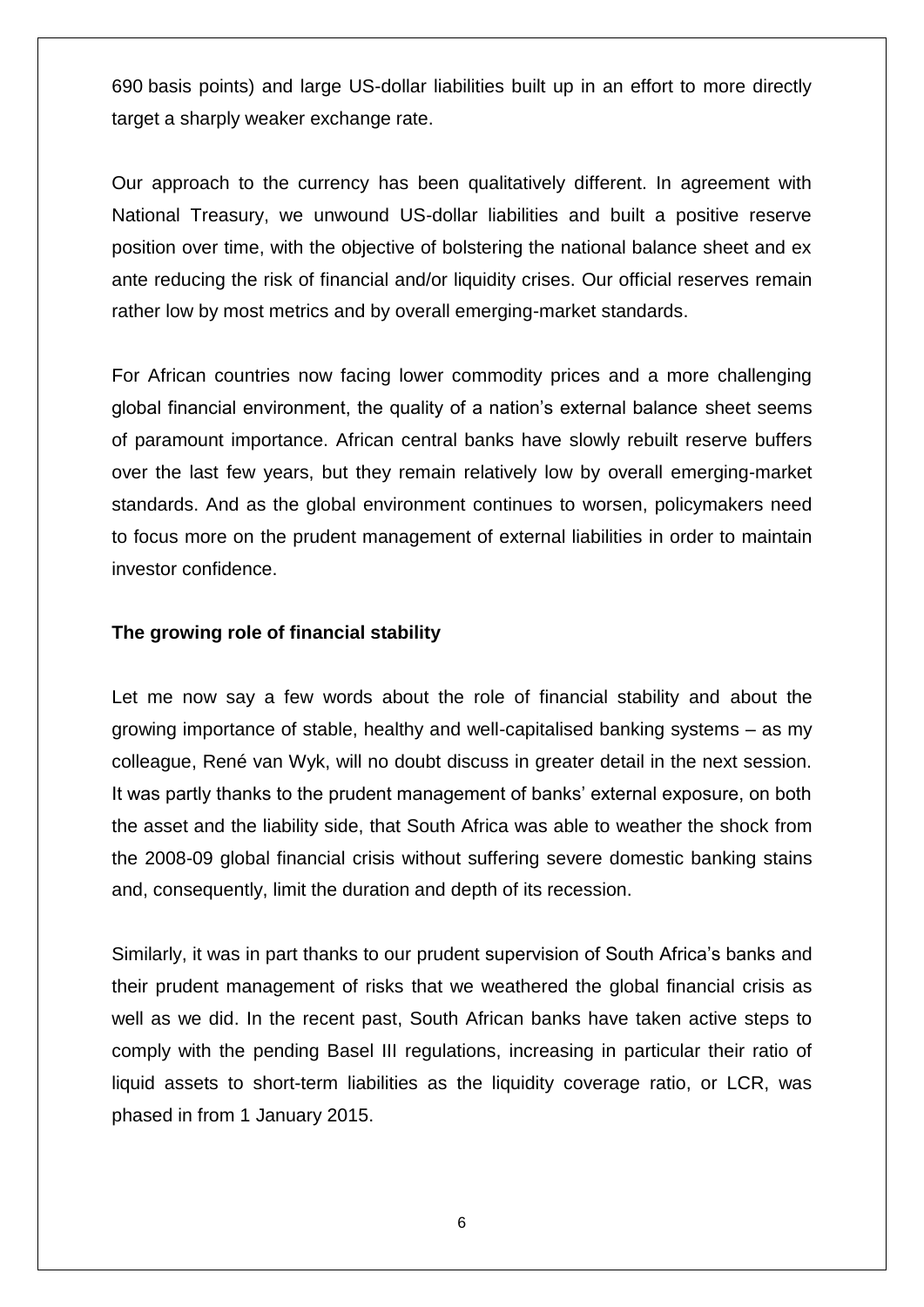For sub-Saharan Africa as a whole, issues of financial stability were mostly subsumed by the extension of financial services, reflecting in part the lack of depth in the credit markets in many countries of the region and hence the limited role that bank lending has played as a policy transmission mechanism and driver of inflation. However, things have been changing in that domain too. Credit growth has been particularly strong in several countries of the region in recent years, and while credit deepening is a welcome development, it also, if unchecked, carries risks. The IMF, in its *Regional Economic Outlook for sub-Saharan Africa* released on 27 October, points out that episodes of unusually high credit expansion tend to be associated with increases in financial risk and that phases of falling commodity prices are often linked with a deterioration in banks' financial heath, such as a higher rate of nonperforming loans or a decline in the returns on banks' equity.<sup>3</sup>

### **Chances and pitfalls from growing capital markets**

Admittedly, the financing of the economy, including in the emerging world, has long ceased to rely solely on banks, and capital markets have grown in the sub-Saharan African region in the past decade or so. In an environment of ample central bank liquidity and low returns on financial assets in the developed world, governments in the region have been able to take advantage of greater investor appetite for 'frontier' markets. From negligible levels prior to 2009, sovereign bond issues in sub-Saharan Africa rose to more than US\$6,0 billion in 2014. $4$  Similarly, the number of countries rated by the major agencies rose from only 4 in 2003 to 17 in 2014. By 2014, the stock of outstanding sovereign bonds in the region had risen to around US\$18 billion, though it is still small at 1,1 per cent of regional GDP. Furthermore, development in African capital markets has not been limited to sovereign bonds. Global flows into the region's equity markets, while still very small compared to other regions, nonetheless grew in importance relative to the size of the recipient economies.

**.** 

<sup>3</sup> International Monetary Fund, 'Where are we headed? Perspectives on potential output', *World Economic Outlook*, Washington DC: International Monetary Fund, April 2015.

<sup>4</sup> J E Tyson, *Sub-Saharan Africa international sovereign bonds: investor and issuer perspectives*, Overseas Development Institute, January 2015, available at [http://www.odi.org/sites/odi.org.uk/files/odi-assets/publications-opinion-files/9435.pdf.](http://www.odi.org/sites/odi.org.uk/files/odi-assets/publications-opinion-files/9435.pdf)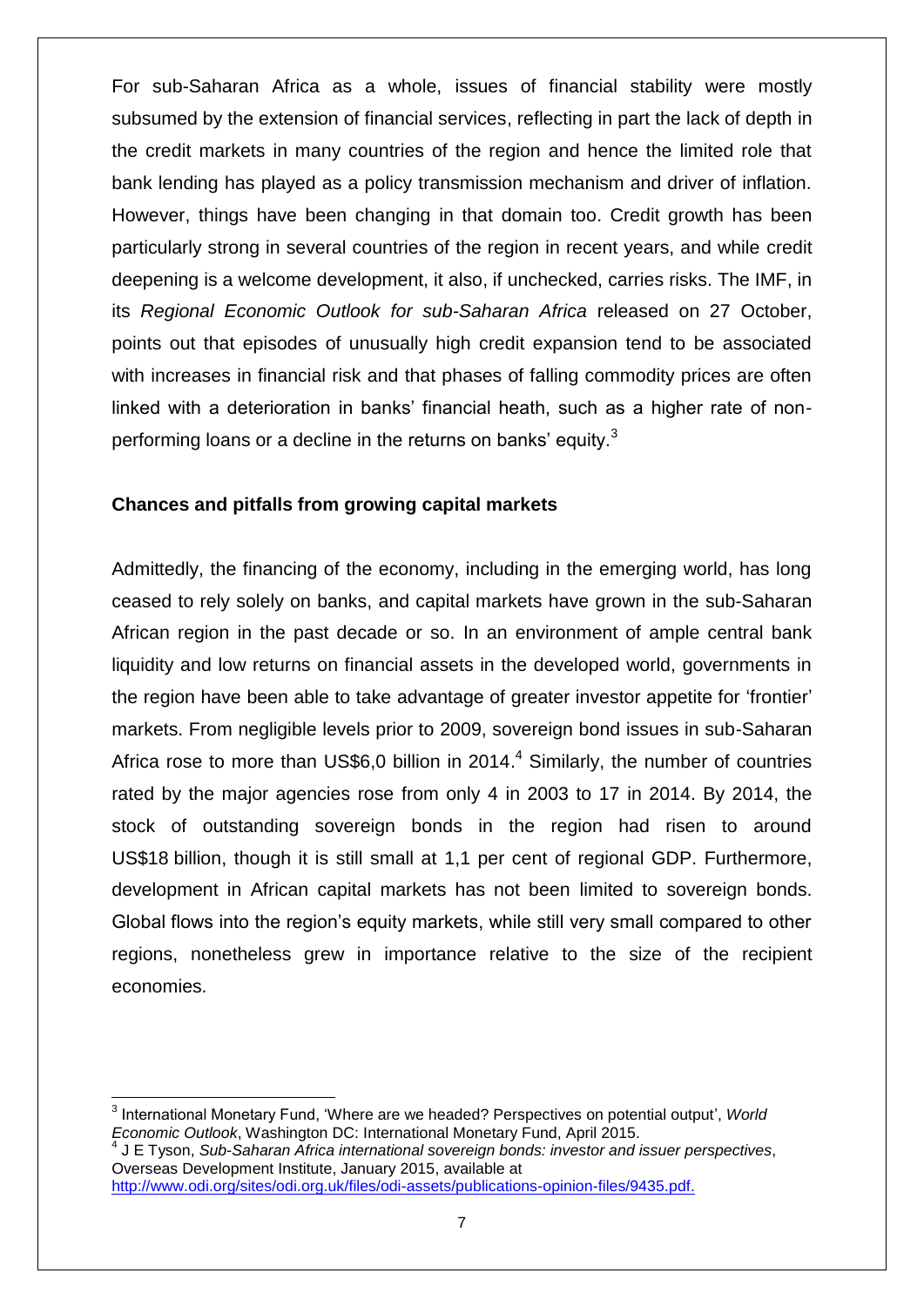The flow of capital into Africa is critical to its ongoing development. Access to capital has been greatly enhanced and a more competitively priced supply is currently offered, moving away from a reliance on official-sector financing. However, to ensure that benefits to borrowers are maximised, it is important that financing be transparent and that risk be fairly priced. Furthermore, where lending is overly risk-averse, the development of corporate bond, equity or even venture capital markets can facilitate the expansion of a private, medium-sized business sector. Finally, over time, as financial markets grow across the continent, one can equally expect to see increased cross-border portfolio and direct investment flows within sub-Saharan Africa, helping to facilitate regional economic and financial integration.

These gains in hand, we need to be mindful of the risks associated with external portfolio financing. A tightening of financial conditions in the developed world can easily prompt international fund managers to reduce their exposure to frontier markets. What is then a small portfolio adjustment for a large US- or Europe-based fund, however, can result in significant price action on a small and relatively illiquid sovereign debt market. Rising foreign-currency external liabilities equally expose a sovereign's balance sheet to currency depreciation, limiting the benefits I described earlier of foreign-exchange adjustment as a 'shock absorber'.

In that respect, an increased focus on developing local-currency bond markets and on equity financing may present a solution to the risk of excessive foreign-currency leveraging. In South Africa, the existence of a large and liquid domestic government bond market, with long-maturity instruments, has limited the rise in foreign currencydenominated debt, even as our country has experienced large current-account deficits. The ratio of foreign-exchange debt to GDP stood at 26,8 per cent by the first quarter of 2015, up from 12,2 per cent in 2010. Had South Africa not been able to attract foreign capital inflows into rand-denominated bonds and equities, this ratio would have risen further.

In sub-Saharan Africa, however, growth in local-currency bond markets has been stymied by the absence of a large and diversified domestic investor base,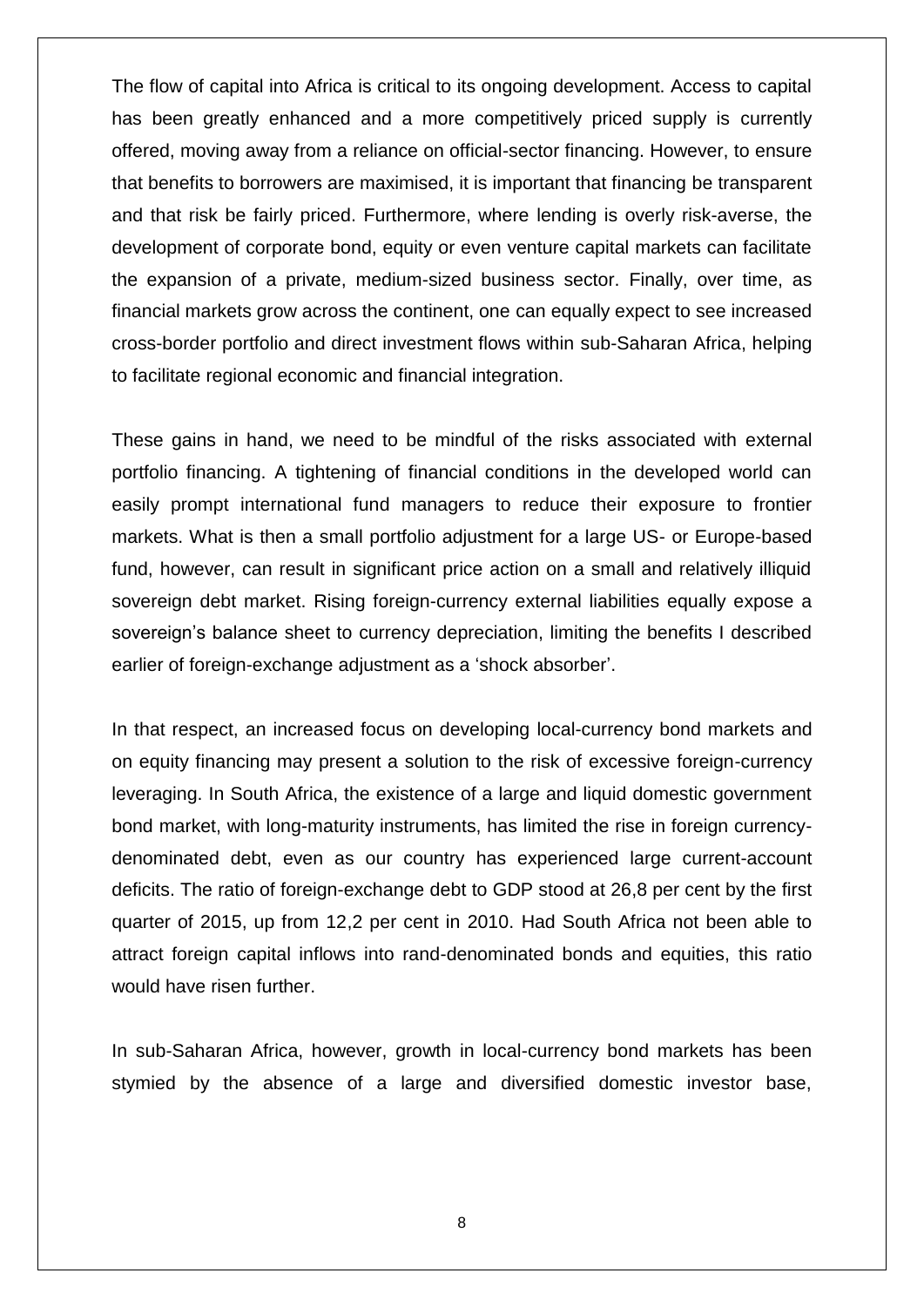undeveloped secondary markets, and the lack of liquidity of many instruments.<sup>5</sup> In most cases, moreover, the issuance of local-currency bonds has been limited to the sovereign. Where local bond financing consists mostly of domestic banks, the buying of government securities will tend to crowd out finance for a large number of private businesses and/or for much-needed infrastructure projects.

In this respect, it would be desirable to see the growth in domestic securities markets occur alongside an expansion of the domestic investor base through incentives for longer-term savings via life insurance products, pension and provident schemes, and mutual fund investments. A deep domestic investor base can also act as a 'buffer' when non-resident investors reduce their investments. In South Africa, for example, yields on ten-year rand government bonds have increased by only 30 basis points since the start of 2014, even as (according to data from the JSE) non-residents sold domestic bonds to the tune of R60 billion over the period.

If sub-Saharan Africa is to see a healthy expansion of both international and domestic investments in its securities markets, the region requires a strong governance structure, proper regulation and supervision, and adequate reporting and auditing standards in these markets. We should not underestimate, for instance, the impact on South Africa's ability to attract and retain foreign investments from our strong performance in this respect. Indeed, in the *2015 Global Competitiveness Report* published this September by the World Economic Forum, South Africa continued to score first, among 140 countries, on criteria such as 'financing through local equity market' and 'strength of auditing and reporting standards'. We came second in the regulation of our securities exchanges and third in the protection of minority shareholders' interests.

## **Conclusion**

In conclusion, let me emphasise that the new challenges which our continent is facing, while real, are not insurmountable and, if properly handled, need not preclude continued solid economic growth in the years ahead. Major progress has been made

<sup>1</sup> <sup>5</sup> See, for instance, M Mecagni et al., 'Issuing international sovereign bonds: opportunities and challenges for sub-Saharan Africa', *Departmental Paper 14/02*, Washington DC: International Monetary Fund, 2014.